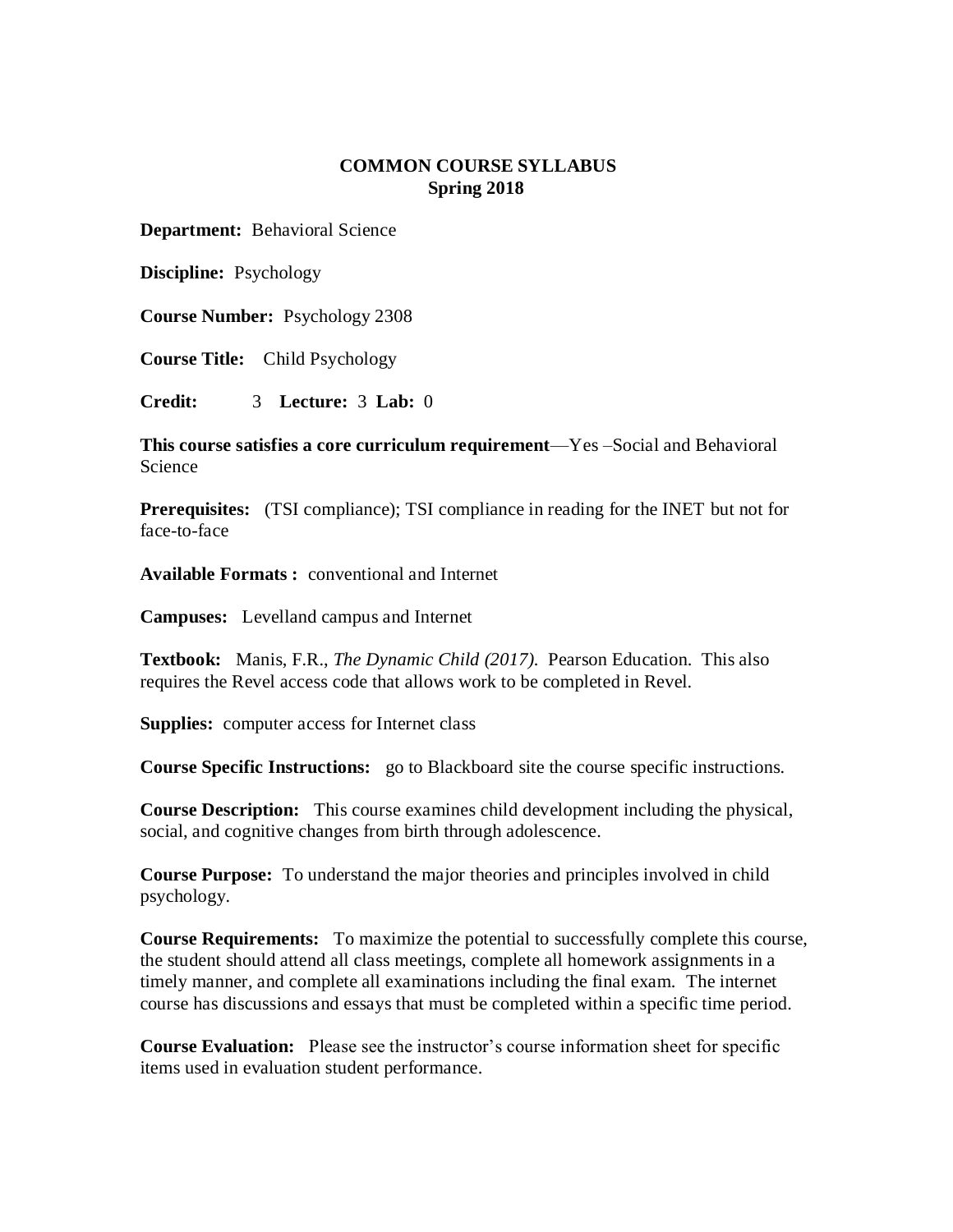**Attendance Policy:** Whenever absences become excessive, and in the instructor's opinion, minimum course objectives cannot be met due to absences, the student may be withdrawn from the course. The typical view of excessive absences is when a student misses more than two weeks of the course.

# **Student Learning Outcomes/Competencies:**

Upon successful completion of this course, students will

1. Describe how human beings change physically, cognitively, socially, and emotionally from conception through childhood.

2. Identify fundamental concepts and theories, both recent and historical, within the field of child psychology

3. Evaluate research issues and methodologies used to investigate developmental phenomena.

4. Describe the process of development and the multiple sources of influence on a developing child.

# **Core Objectives addressed**:

- **Communication skills** to include effective written, oral and visual communication.
- **Critical thinking skills** to include creative thinking, innovation, inquiry and analysis, evaluation and synthesis of information.
- **Empirical and Quantitative skills** to include the manipulation and analysis of numerical data or observable facts resulting in informed conclusions.
- **Social Responsibility** to include the demonstrated intercultural knowledge and competence, knowledge of civic responsibility, and the ability to engage effectively in regional, national and global communities.

Assessment: The student learning outcomes will be evaluated by demonstration of knowledge through essay questions and discussion questions for each chapter. The essay questions will assess SLO 1, 2, 3, and 4 (as listed above). The discussions for the course will require the ability to communicate effectively along with the use of critical thinking skills. Some discussions will also measure empirical and quantitative skills (using growth charts) and others will evaluate social responsibility (when to call CPS about child abuse). These measures will be incorporated into the class to assure that both the Student Learning Outcomes and the Core Objectives are addressed.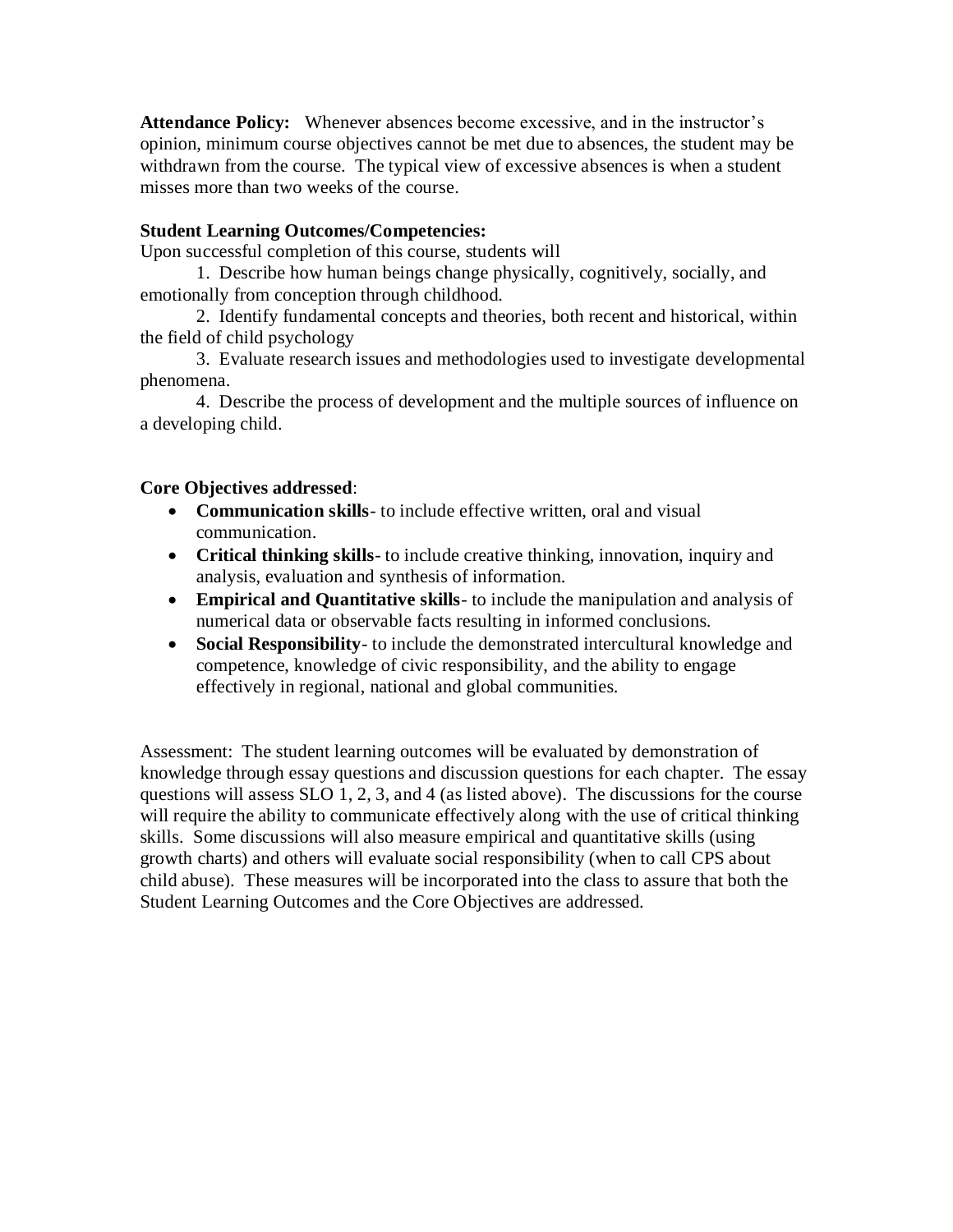Specific Course Information:

Child Psychology Psyc 2308 /Blackboard

Peggy Skinner, Ph.D , Professor

(806) 716-2455

Outside email : [pskinner@southplainscollege.edu.](mailto:pskinner@southplainscollege.edu)

# **Textbook:**

### **Textbook/Required reading:**

The Dynamic Child by Franklin R. Manis. This book is published by Pearson. You will also need the code for REVEL which is the system for completion of assignments and also access to the Virtual Child program. Here is the ISBN number which is required for the book: **REVEL for Dynamic Child -- Access Code Card**

By Manis © 2017 | ISBN-10: 013442395X

 $\bullet$ 

### **Computer Requirements:**

• These are specified on the Blackboard site. There are study tapes that will assist in learning Blackboard. The link is [https://help.blackboard.com/en](https://help.blackboard.com/en-us/Learn/Reference/Blackboard_Learn_Videos)[us/Learn/Reference/Blackboard\\_Learn\\_Videos](https://help.blackboard.com/en-us/Learn/Reference/Blackboard_Learn_Videos)

# **. Troubleshooting and Tech Support:**

 **Open Computer Lab**: There is an Open Computer Lab located on the Levelland campus in the Technology Center. It is available to all students, with priority given to those students enrolled in computer classes. Computers are also available on the Reese Center, Lubbock, and Plainview campuses. If viewing videos, check to see if you need headsets for audio. If you are having technology issues at home you can always use these labs.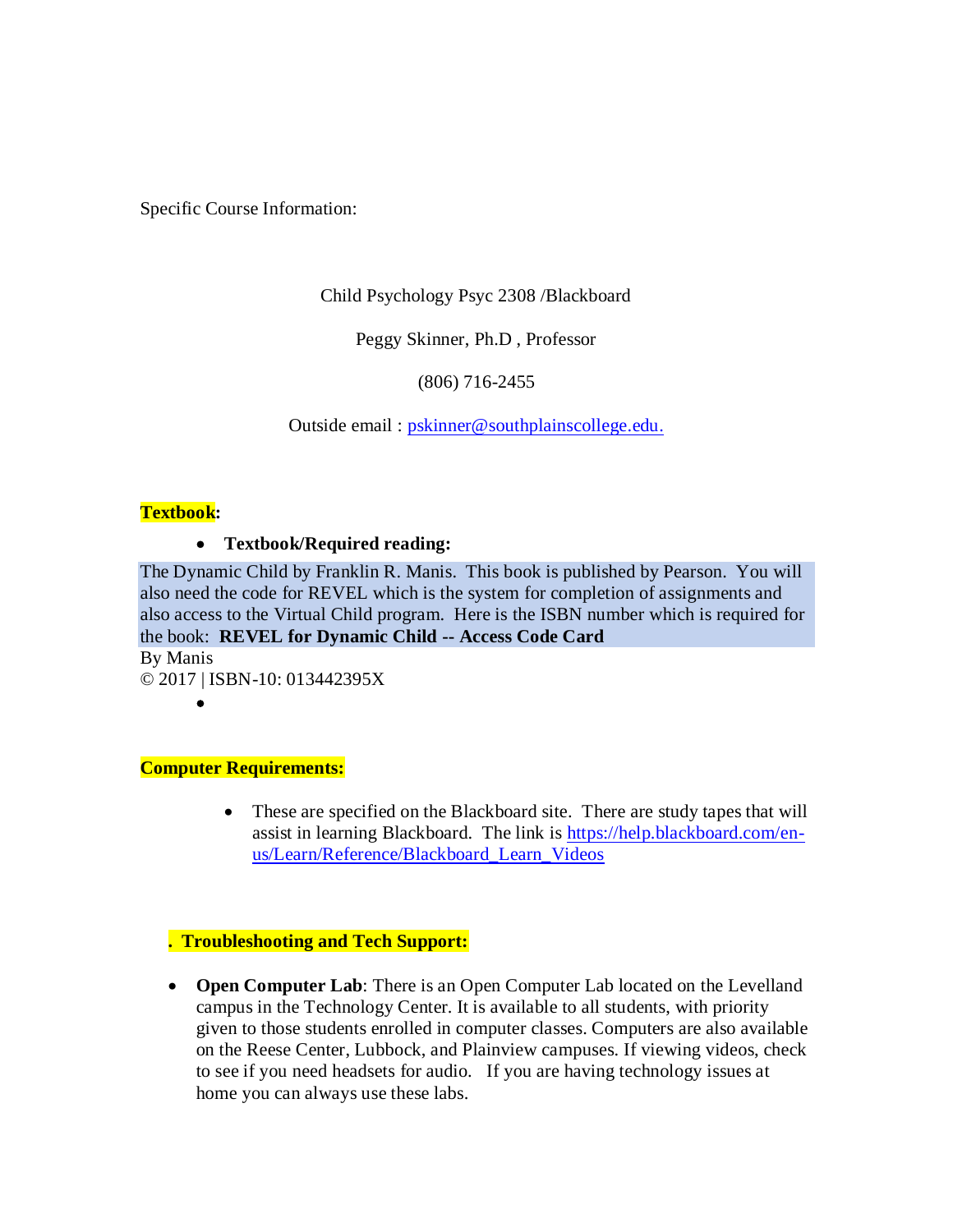- **Technical Problems/Support:** If you are having computer problems, I will try to help you in any way that I can but calling tech support might be quicker. Please remember that it is your responsibility to have a backup plan if your computer goes down. **Please have a backup plan in place.**
- **PLEASE DO NOT WAIT UNTIL THE LAST MINUTE TO TURN ASSIGNMENTS IN OR YOU MAY HAVE PROBLEMS!** Remember the saying "**TECHNOLOGY HAPPENS**"!
- **Anti-virus Software**: Please make sure that your computer has an up-to-date antivirus software program installed.

# **Attendance Policy:**

- Even though this is an online class or a virtual classroom, students still have to access the course on a regular basis to so assessments, submit assignments and participate in class discussion via the class discussion board.
- The Blackboard software used to manage this online course tracks student logins, tracking when and where the student has been in the course. Accessing this course on a regular basis is extremely important in order to meet the objectives of this course. You will feel more at ease with the materials if you stay in touch with what is going on.
- **Administrative Drop Policy:** Due to Financial Aid and South Plains College requirements for participation/attendance:
- *It is important to note that students who fails to turn in 3 weeks' assignments may be dropped with a grade of "X" or "F" from the course. If missed assignments occur after the final drop date you will not be dropped and will receive the grade earned.*

Remember that it is still your responsibility to drop a class and to check with financial aid to determine if there are consequences for dropping such as altering future financial aid.

# **GRADING:**

- The first post is an introduction of you to the class (see deadline on calendar). All Discussion topics will be listed on Discussion page.
- $\bullet$
- o The primary goal of this portion of the course is to "talk" about what you are learning so it is more appropriate to be informal and conversational in these assignments and spend more time polishing the weekly assignment questions. I expect more than just "I agree with your post." I want you to reply with additional information and expansion of the discussion topic. If you do not agree with the topic you are still expected to respond and reply to get full credit.
- o **DISCUSSIONS have the same deadline as your weekly assignments** from REVEL. The topic is provided and you will be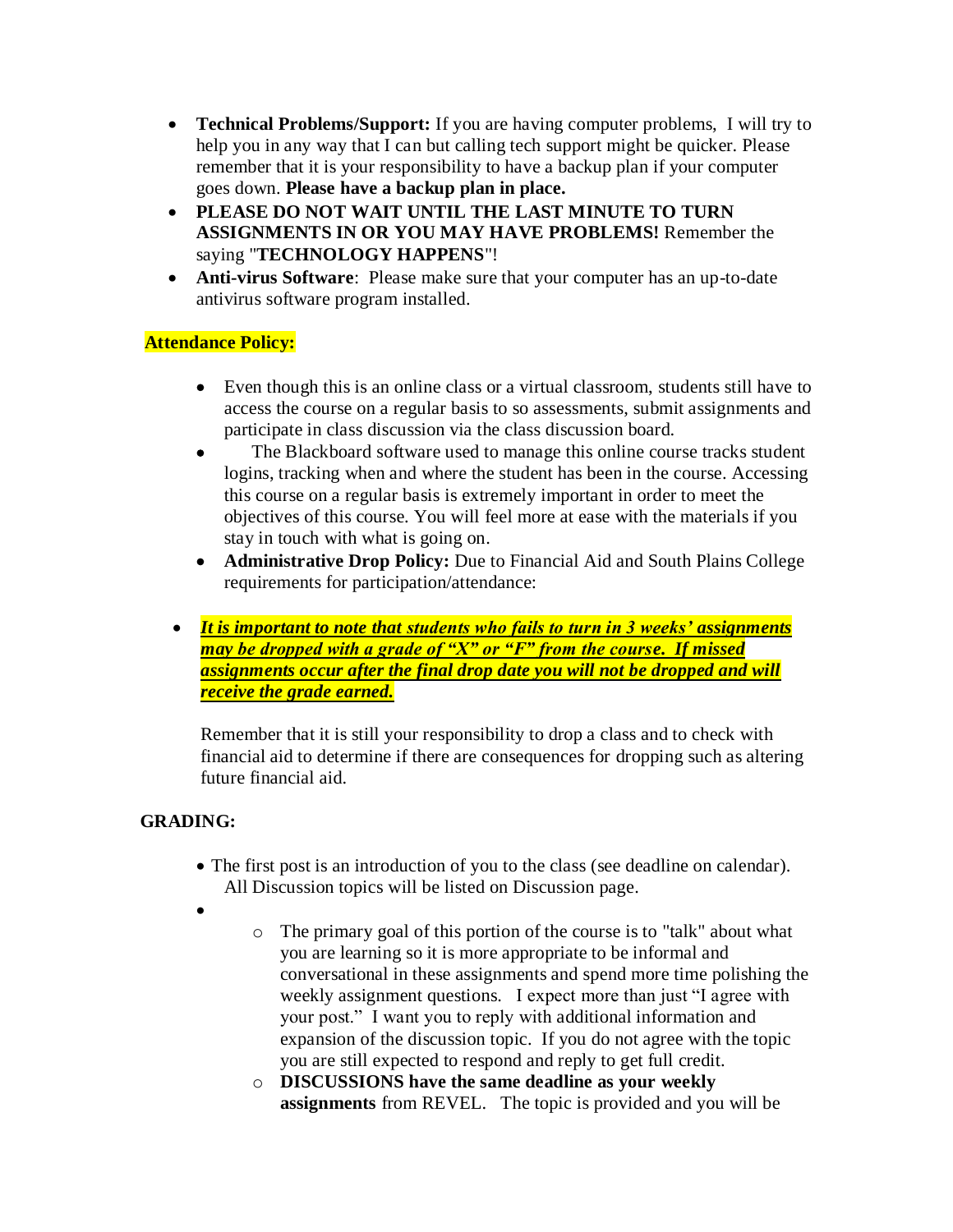asked to respond to that question and/or video. There is one discussion due per week and it is worth 75 points each for a total of 1125 points. Partial work will receive partial credit.

- o **REVEL** is a textbook platform that is connected via the link that shows on the "Start Here page." If you click on the REVEL tab it will take you directly to the Pearson site. You can use the site for 2 weeks complementary use or use your code on the first time to become a registered user. If you use the complementary two weeks, you will still need to purchase the code after that 2 weeks to complete the course. This 2 week time period is provided to assist students who might not yet have financial aid. There are quizzes in this section along with the Virtual Child that totals 1623 points. These are time sensitive and have deadlines. Watch and make certain that you do not miss deadlines. You can always work ahead.
- o **VIRTUAL CHILD** is a program where you build your virtual child and have to answer questions along the way regarding the child's development based upon genetics, temperament, and environment. This should be a fun way to see how the information about child psychology applies to a child.
- o **PAPER—**you will have a short paper that is required and will be worth 500 points. This information is located on the "Paper" page on the Start Here tab and on the left tab.
- o **EXAM 1 and EXAM 2 –** You have 2 essay exams during the semester. These are available for several weeks but do have a deadline that is listed. You may use your textbook and other sources to answer the questions. Each exam is work 250 points.
- o **TOTAL points for all these assignments and tests would be approximately 3748 points.**

# **ONLINE ETIQUETTE**

A few words about communication and online discussion are in order. As you can imagine, some conversations easily become emotional, especially if we touch on people's deeply held beliefs. Unfortunately, online posting can mislead one into thinking that cyberspace is an "anything goes" kind of forum. This isn't the case. Civil interaction is as much expected here as in the "traditional" classroom. Below I provide some guidelines for communicating more effectively online. I will deduct points from posts that violate the spirit of these suggestions. IF I DEEM THE COMMENTS ESPECIALLY EGREGIOUS I WILL DROP YOU FROM THE CLASS. There are a few topics that might be controversial but these are real issues that are important. One topic that seems to be a challenge for some students is the one dealing with gender identity. You cannot just say that you don't believe in that and receive any credit for the topic.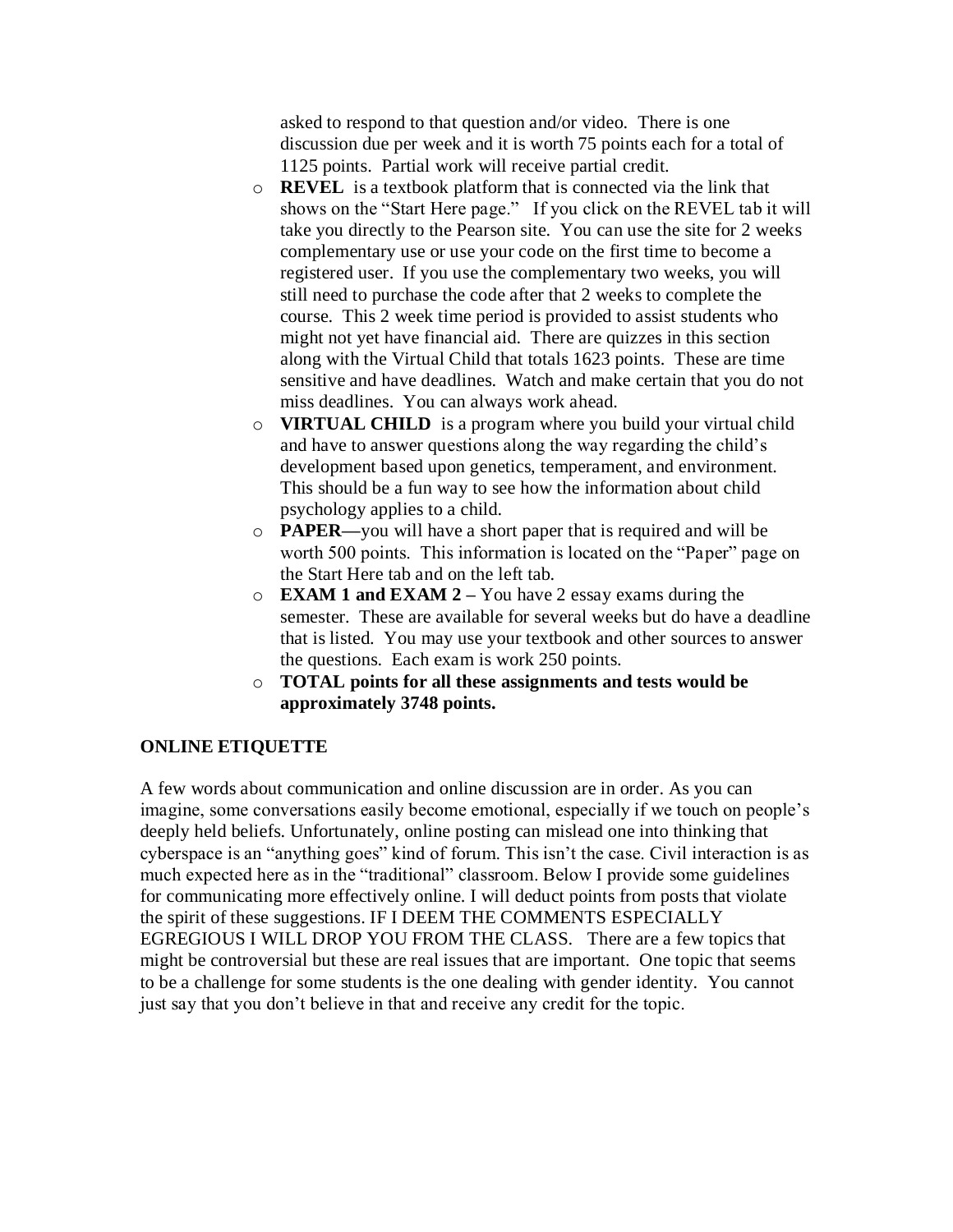# **Essay Questions:**

These should be polished writing assignments which use the written standards of conventional English (i.e. spelling, punctuation, paragraph form and grammar count!). Be sure and address textbook information in your assignment.

- As in the Discussion Board requirements, you must use the **psychological perspective** and you should reference textbook material (but do not copy) to show an understanding of terms and concepts to receive the maximum number of points. When using text or other sources, it is important that you use **YOUR OWN words** to demonstrate that you understand the material. **Don't copy/paste** from textbook or other sources since that is plagiarism and dishonest. Points are deducted for length, spelling, grammar, paragraph form, etc.
- To help students keep on track and learn to the address topic clearly, the questions are very specific.
	- **Remember grades are based on what you write not what you intended to say.**
- These should be polished writing assignments which use the written standards of conventional English (i.e. spelling, punctuation, paragraph form and grammar count!). Be sure and address textbook information in your assignment. You should reference textbook material to show an understanding of terms and concepts to receive the maximum number of points.
	- o NOTE: If you are unable to reword something then that usually means you don't know understand the material.

# **Calendar/Due Dates:**

- Check the calendar for all due dates and due dates are also listed on quizzes, assignments, discussions, and learning modules. NOTE: DEADLINES are for MIDNIGHT OR 11:59 PM on Tuesdays and are listed with each assignment.
- Late work: For the purposes of this course there are set deadlines (see assignment/testing/calendar links for dates). All work (quizzes, assignments, discussions) assigned for that week must be posted or submitted by that time to receive credit. **LATE WORK IS NOT ACCEPTED.** Excuses such as "The network was down," or "I could not figure out how to send the assignment " or "Time expired just as I went to hit the submit button" are not acceptable. In short, **plan ahead and do not wait until the last minute** to submit your assignments.
- Check on the Announcements for your calendar with all the dates.

### **Grade Distribution:**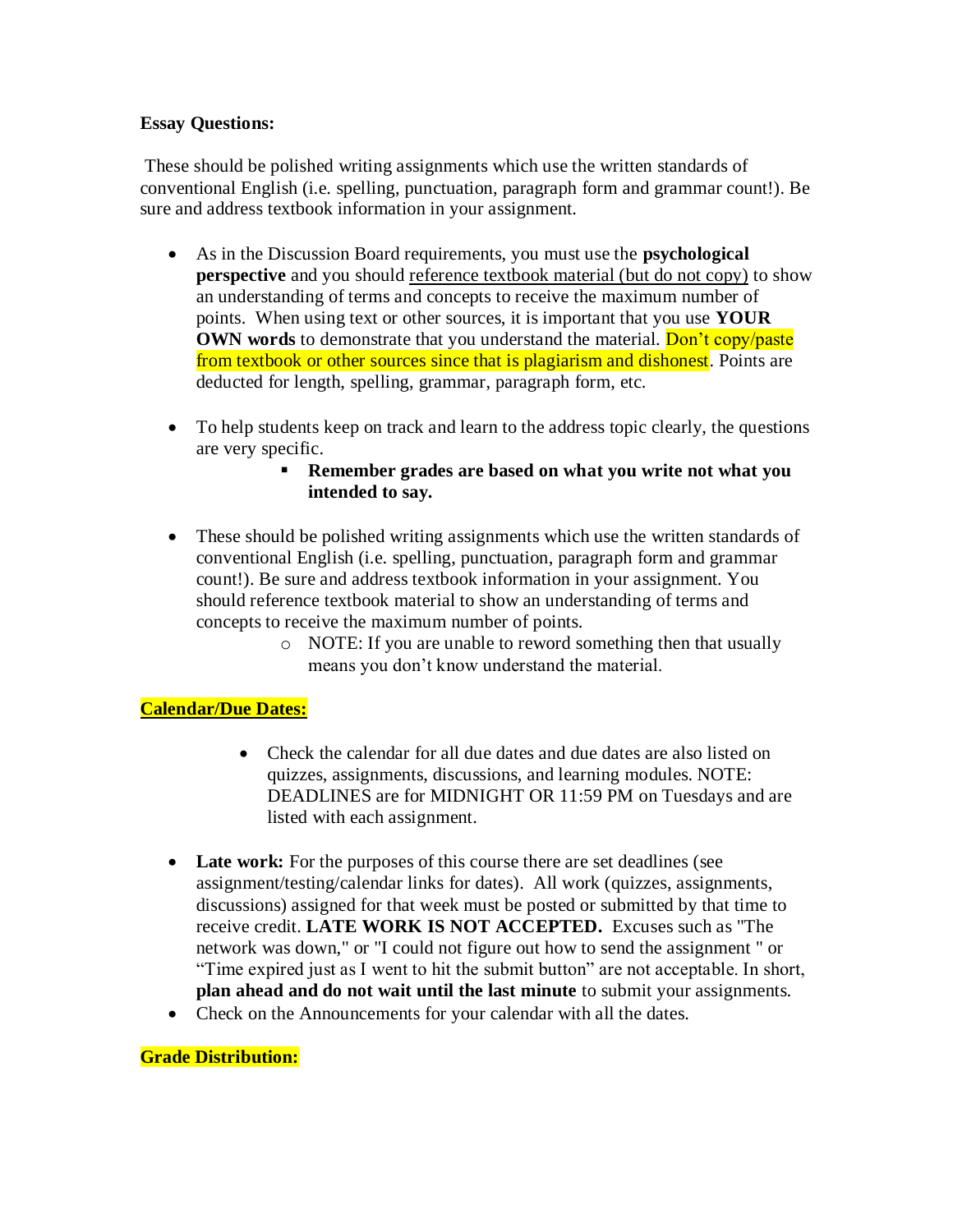**A = 90% This would mean having more than 90% of the 3748 points or 3373 points or above.**

**B = 80% This would mean having more than 80% of the 3748 points or above 2998 points.** 

**C = 70% This would mean having more than 70% of the 3748 points or above 2623 points.** 

**D = 60% This would mean having more than 60% of the 3748 points or above 2248 points.**

**F = 59% or less If your total points are below 2248 then you are failing.** 

**The points for those percentages are as follows:**

### **Total Available points =with 1125 from Discussion; 1623 from REVEL; 500 from paper, and 500 from Exam 1 and 2.**

**Academic Integrity:** You are expected to do your own work. You may not work with another person to complete your assignments, discussions, or when taking your exams. You may not copy another student's work and present it as your own. You may not allow another student to copy your work. Complete honesty is required of the student in the presentation of any and all phases of course work. If the instructor determines an assignment to be plagiarized, the result can range from a zero for that assignment to failure of the course. The result will be determined by the instructor. See SPC College Catalog for additional information.

- **The attempt of any student to present their own work, which he or she has not honestly performed, is regarded as a most serious offense and renders the offender liable to serious consequences.** SPC considers any violation of the student code of conduct as a very serious offense. As a result, the student may be **dropped from the course with a grade of "F" AND the incident may be referred to the DEAN OF STUDENTS for further action**. This course requires students to submit only their OWN WORDS for all parts of assignments and discussions. Do NOT use information from any other source unless requested and then proper citation is required. I know students want to help each other but when another student provides you with past questions and answers that is a violation of academic integrity and could result in failure for the class.
- **Student Appeals** see College catalog: "The student should schedule an appointment with the instructor of the course to discuss the final grade or disciplinary action. If the student is still not satisfied, he/she should schedule an appointment with the appropriate departmental chairperson to discuss the situation…If the student is still not satisfied, he/she should schedule an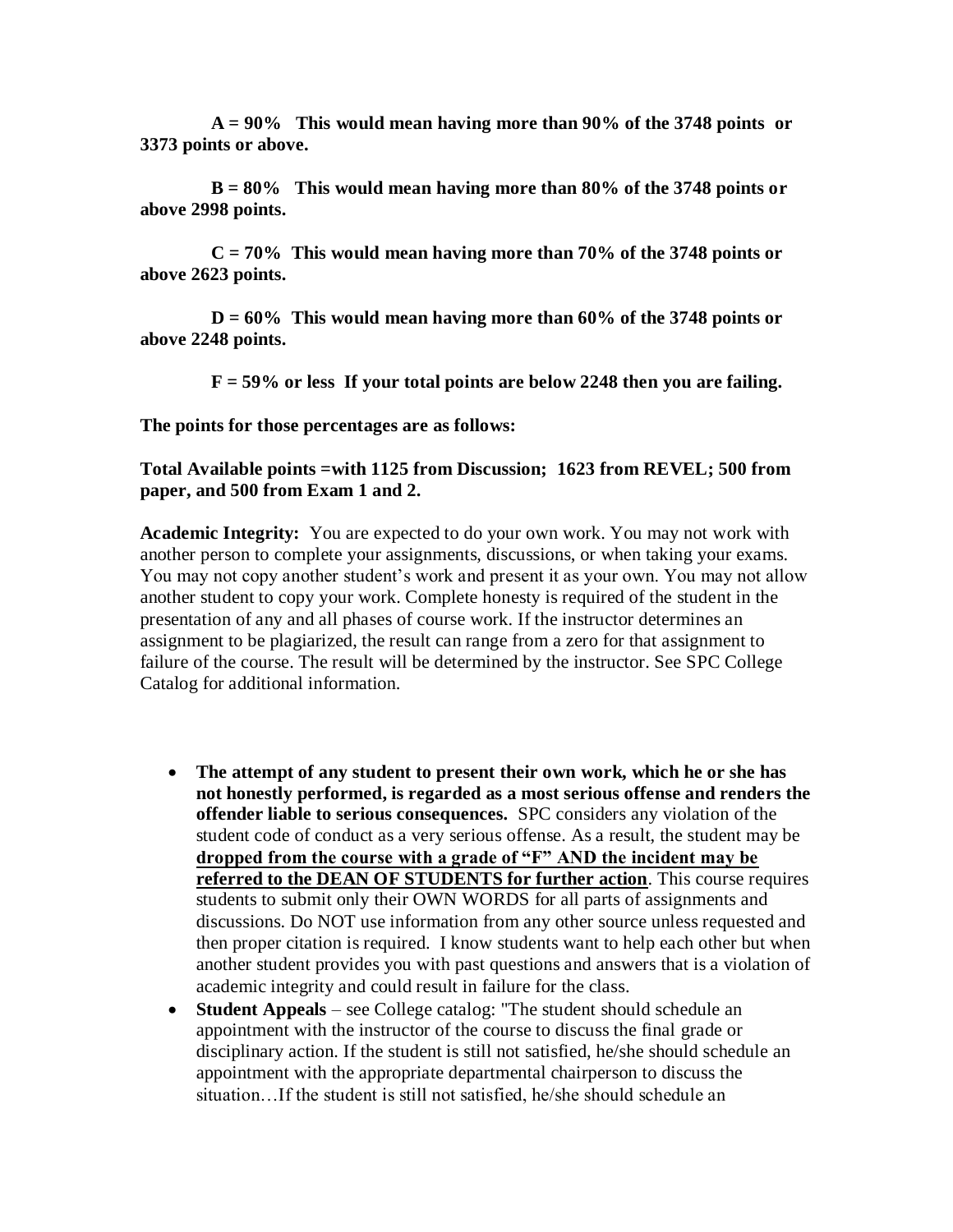appointment with the Divisional Dean to discuss the situation…If the student is still not satisfied, he/she should be advised of the formal appeal process."

# *Helpful websites on citation and/or plagiarism:*

# [http://owl.english.purdue.edu/handouts/research/r\\_apa.html](http://owl.english.purdue.edu/handouts/research/r_apa.html)

[http://www.southplainscollege.edu/behavior\\_sciences/soci/Plagiarism.doc](http://www.southplainscollege.edu/behavior_sciences/soci/Plagiarism.doc)

- **Student Conduct** "Failure to comply with lawful directions of a classroom teacher relative to maintaining good order is considered misconduct on the part of the student. Repeated violations of disrupting a class will result in the student being dropped from the course" (see SPC Student Guide). Please note that this is an online environment and others will see your comments posted to the discussion board area and/or in e-mail communications. Do not post any pictures, comments or data that others may find offensive.
- **Equal Opportunity:** South Plains College strives to accommodate the individual needs of all students in order to enhance their opportunities for success in the context of a comprehensive community college setting. It is the policy of South Plains College to offer all educational and employment opportunities without regard to race, color, national origin, religion, gender, disability or age. In addition, this instructor will not tolerate remarks nor gestures that can be construed to be sexist, racist, heterosexist or in any way disparaging to another person in this virtual classroom. Students who exhibit such behavior will be dropped from the class with a semester grade of "F" regardless of race, ethnicity, sex, religion, or sexual orientation.
- **Diversity Statement:** In this class, the teacher will establish and support an environment that values and nurtures individual and group differences and encourages engagement and interaction. Understanding and respecting multiple experiences and perspectives will serve to challenge and stimulate all of us to learn about others, about the larger world and about ourselves. By promoting diversity and intellectual exchange, we will not only mirror society as it is, but also model society as it should and can be.

### **Special Services/Disabilities:**

Students with disabilities, including but not limited to physical, psychiatric, or learning disabilities, who wish to request accommodations in this class should notify the Disability Services Office early in the semester so that the appropriate arrangements may be made. In accordance with federal law, a student requesting accommodations must provide acceptable documentation of his/her disability to the Disability Services Office. For more information, call or visit the Disability Services Office at Levelland Student Health & Wellness Center 806-716-2577, Reese Center (also covers ATC) Building 8: